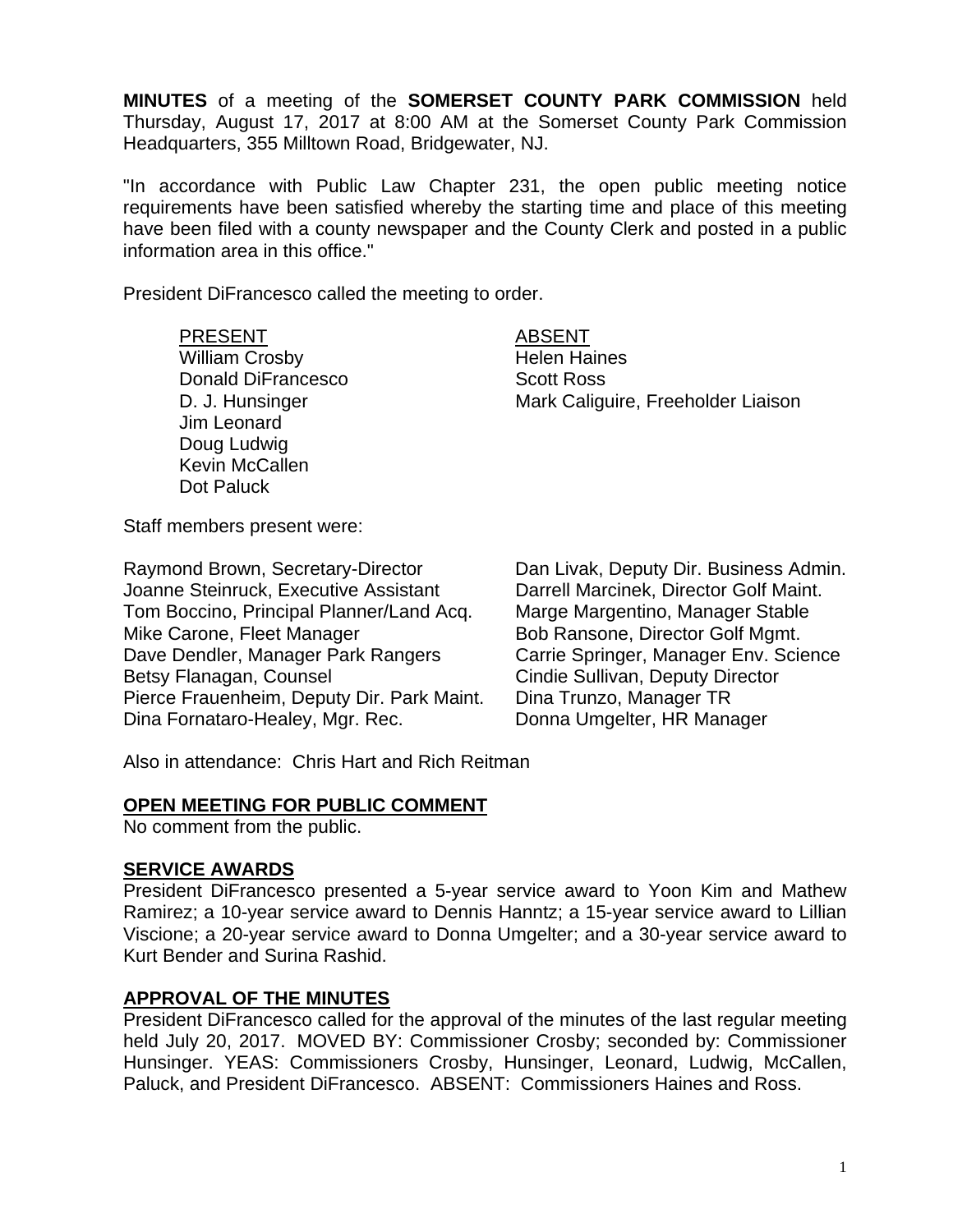# **APPROVAL OF BILLS FOR PAYMENT**

The following resolutions were MOVED BY: Commissioner Crosby; seconded by: Commissioner Leonard. YEAS: Commissioners Crosby, Hunsinger, Leonard, Ludwig, McCallen, Paluck, and President DiFrancesco. ABSENT: Commissioners Haines and Ross.

# **Resolution R17-104 – Payment of Claims**

Resolution authorizing payment of bills for \$1,242,342.95 comprising of check numbers 9850-9903, 9934, 9935-10002, 10014-10072, and 10073-10143.

### **Resolution R17-105 – Payment of Confirming Orders**

Resolution approves payment for confirming orders.

### **Resolution R17-106 – Certification of Funds for Previously Awarded Contracts**

Resolution certifies funds for previously awarded contracts.

### **DIRECTOR'S REPORT**

Director Brown submitted a report for the month of July 2017.

### **COMMISSIONER CORRESPONDENCE**

- 1. Letter from E2 Project Management regarding Application for Letter of Interpretation-Footprint of Disturbance in association with construction/collocation of a wireless communications facilities (Verizon) on/adjacent to an existing steel electrical transmission lattice tower on South Branch Road in Branchburg.
- 2. Notice from the County of their Sale of Surplus and obsolete vehicles and equipment from the County.
- 3. Letter from a resident advising the Park Commission of dirt bikes and ATVs in Washington Valley Park.
- 4. Notice of Public Hearing from New Jersey Water Supply Authority regarding Royce Brook Golf Course's renewal of water supply from the Millstone River.
- 5. Letter from Warren Township requesting use of properties for its Deer Management Program for 2017-2018.

# **CONSENT AGENDA**

#### **RESOLUTIONS**

The following resolutions were MOVED BY: Commissioner Crosby; seconded by: Commissioner Leonard. YEAS: Commissioners Crosby, Hunsinger, Leonard, Ludwig, McCallen, Paluck, and President DiFrancesco. ABSENT: Commissioners Haines and Ross.

#### **Resolution R17-107 – Sale of Surplus**

Resolution authorizes the sale of surplus.

#### **Resolution R17-108 – Award of a One-Year of Contract with One Possible One-Year Extension for Armored Card Services**

Resolution awards a contract to Eastern Armored Services.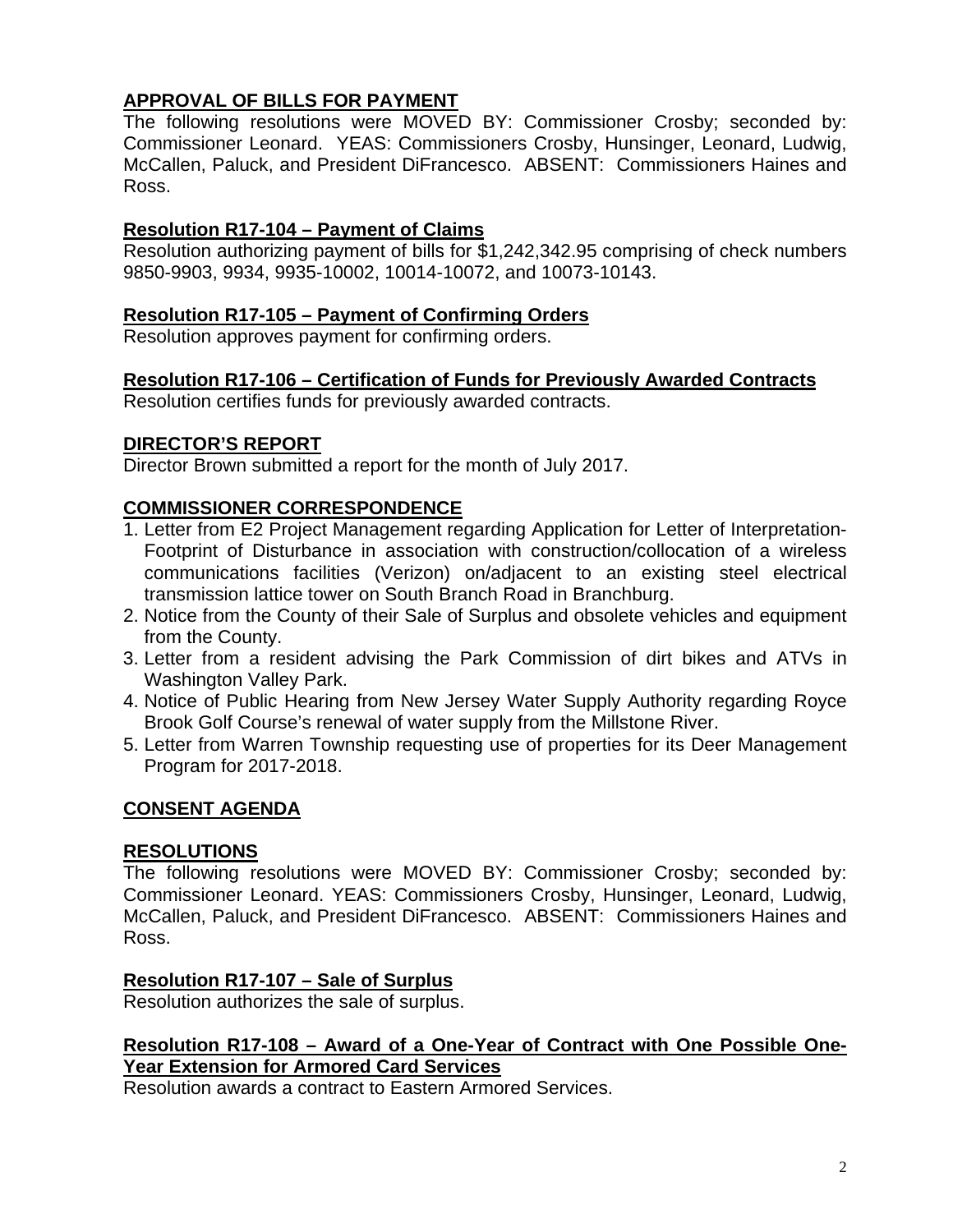### **Resolution R17-109 – Adopting a Cash Advance for Environmental Science Cape May Birding Trip**

Resolution authorizes an advance of \$465.00 that is needed for tolls, parking, gas, and Naturalist meals.

**Resolution R17-110 – Authorizing the Use of County Contract for Landscape Chemical Treatment and Fertilization for the First Year of a Two-Year Contract**  Resolution awards a contract to TruGreen.

#### **Resolution R17-111 – Award of Contract for the Second and Final Year for Parts and Repairs of Club Car Golf and Turf Utility Vehicles**

Resolution awards a contact to Central Jersey Equipment, LLC.

### **Resolution R17-112 – Authorizing the Use of County Contract for Purchase of Parts and Repairs, Club Car Golf and Turf Utility Vehicles**

Resolution awards a contract to Finch Services and Vic Gerard Golf Cars.

# **Resolution R17-113 – Authorizing the Use of County Contract for Purchase of Commercial Toro Parts and Equipment Repairs**

Resolution awards a contract to Storr Tractor Company.

### **COMMITTEE REPORTS**

#### **FINANCE/BUSINESS ADMINISTRATION**

President DiFrancesco, Chair of the Committee, submitted a report for the month of July 2017.

Dan Livak, Deputy Director Business Administrator reported that total revenue was less than the prior three years.

Ray Brown reported that a meeting with Nicolas Trasente has been scheduled in September to discuss the 2018 budget.

Bob Ransone reported that golf revenue for July was approximately \$77,000 more than July 2016.

#### **HUMAN RESOURCES**

Commissioner Leonard, Chair of the Committee, submitted a report for the month of July 2017.

Donna Umgelter, Human Resources Manager reported an offer has been made and accepted for the position of Executive Assistant.

#### **LEISURE SERVICES**

Commissioner Ludwig, Chair of the Committee, submitted a report for the month of July 2017.

Cindie Sullivan, Deputy Director reported that invitations for the Park Foundation brunch, to be held on September 17, have been mailed. The honoree this year is the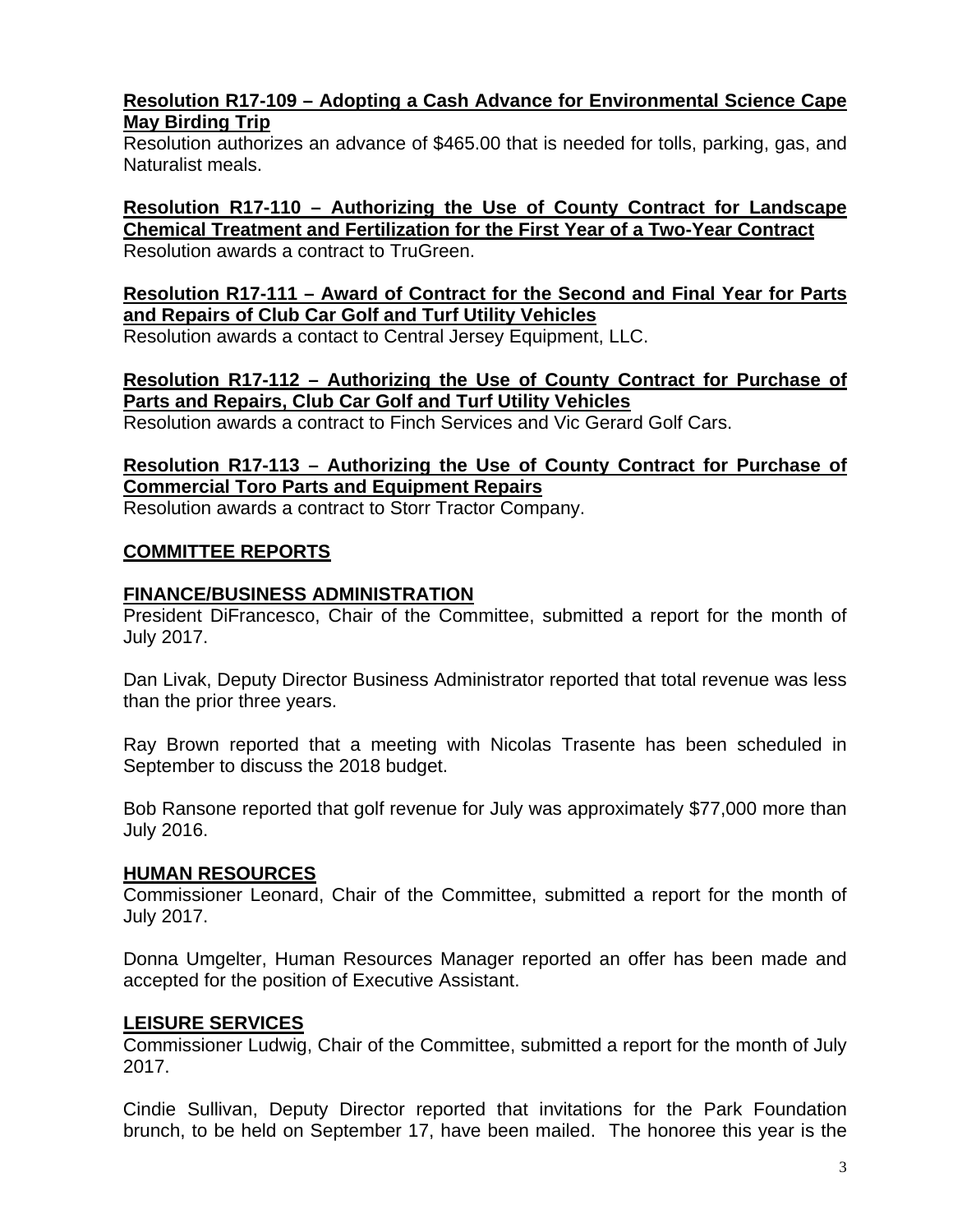Buck family who donated the garden in 1974 and continue to support the garden each year with their generous donations.

Dina Trunzo, Manager Therapeutic Recreation reported that two donations have been received. The first was from the Somerset County 4-H senior council. They sold glow necklaces at the July 4 fireworks and donated monies to be used toward the adapted horseback riding program. It was a timely donation as the program is in need of new rainbow reins. The second donation is from a family whose child attended Camp Okee Sunokee for the first time this year and had a blast at camp. As a result of a meeting with the New Jersey State Golf Association (NJSGA), a week long golf program was conducted this summer for kids with disabilities at no cost to the participants due to funding being received from the NJSGA. Attendees received one hour of golf instruction for four nights. The parents were to stay and be a part of the program. The department has received many positive comments including parents who can't wait to golf with their child and wanting the department to offer more programs like this. Dina is going to work with Bob Ransone on providing future classes. Dina thanked Dave Chung and Fred Glass who were great with the kids.

Dina Fornataro-Healey, Manager Recreation reported that revenue for the paddleboats is more than last year. Tennis lessons are sold out and additional staff was hired for the sessions offered. Warrenbrook Pool concession stand has made \$5,500 in revenue. Movie nights at Duke Island Park have been busy. The last movie night had approximately 500 attendees. The last concert at Duke Island Park held a food truck event and the Duprees were the performers. More than 7,000 people attended.

Carrie Springer, Manager Environmental Science reported that the summer programs ended on Friday. This weekend is the County Caper which has 25 teams enrolled on Saturday and 25 teams enrolled on Sunday. Carrie thanked all the departments that assisted with the event.

Marge Margentino, Manager Stable reported that there is one week left of summer programs. The Stable partnered with Girl Scout Counsel and provided a riding program for their summer camps.

#### **GOLF MANAGEMENT**

Commissioner Paluck, Chair of the Committee, submitted a report for the month of July 2017.

Darrell Marcinek, Director of Golf Maintenance reported that Neshanic Valley Golf Course greens aeration began on August 15 and will be completed today. The Academy Course will be completed in September.

Bob Ransone, Deputy Director Golf Management reported that revenue was 5.5 percent less than year to date through July. Reports from other county owned and operated courses in New Jersey indicate all are off approximately nine percent. More than likely most of this is directly related to rain being forecast and taking place in some form for nine straight Saturdays through August  $12<sup>th</sup>$ . The Club Champions were completed and the County Championships will take place in early September.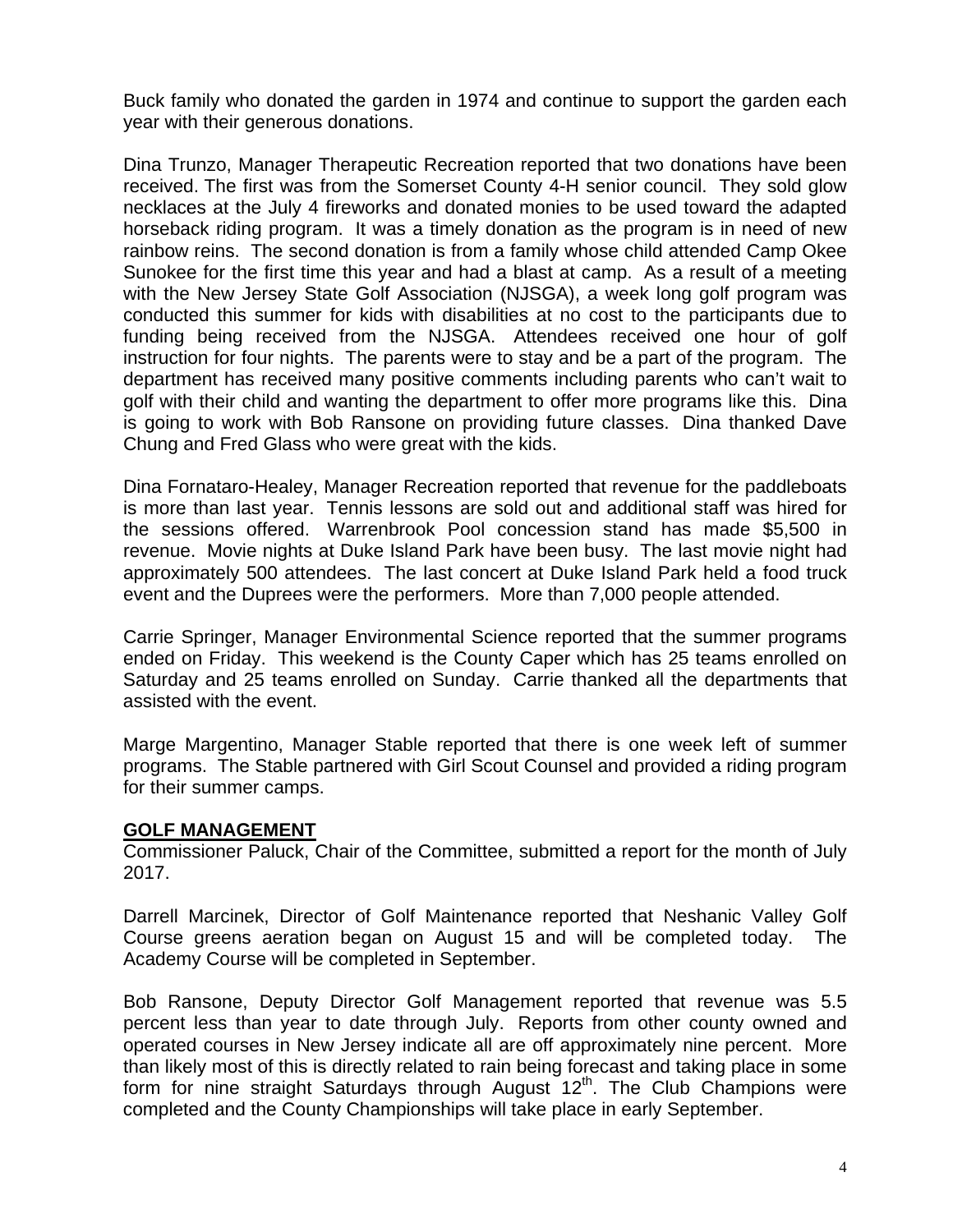#### **INFORMATION MANAGEMENT**

Commissioner McCallen, Chair of the Committee, submitted a report for the month of July 2017.

Ray reported that the IT Master Plan kick off meeting will be held next week.

## **VISITOR SERVICES**

Commissioner Crosby, Chair of the Committee, submitted a report for the month of July 2017.

Dave Dendler, Manager, Park Rangers reported that staff has been busy with special events. Dave has been contacted by many outside groups, such as schools, corporate groups, and non-profits, wanting to do trail work; a group just finished clearing the trails at Washington Rock.

#### **PROPERTY MANAGEMENT**

Commissioner Crosby, Chair of the Committee, submitted a report for the month of July 2017.

Dan Livak, Deputy Director Business Administrator reported that 12 farm parcels are currently out to bid. The awards are currently scheduled for the September meeting.

### **PLANNING AND LAND ACQUISITION**

A report was submitted for the month of July 2017.

Tom Boccino, Principal Planner/Land Acquisition reported that Veterans Plaza will be completed by September 1. A contract has been awarded for the construction of two pavilions, a pole barn, and a trail at East County Park. The pole barn will house the Showmobile. The dog park portion of the plans has been withdrawn.

Ray reported that there has been a request, by a resident, asking about a trail on the South Branch River. The vision plan for Neshanic Valley suggests that as a possibility. Connections need to be done with the North and South Branch River. Review of the aerial plans needs to be done to see if the two rivers can be connected with a trail. A portion of the South Branch River is farmed and it cannot be publicly accessed.

#### **CAPITAL FACILIITES – CONSTRUCTION and ENGINEERING**

Commissioner McCallen, Chair of the Committee, submitted a report for the month of July 2017.

Ray thanked Commissioner McCallen for his assistance with the Warrenbrook improvements. Bob Ransone reported that he has received many compliments on the improvements.

# **PARK MAINTENANCE & HORTICULTURE**

Commissioner Hunsinger, Chair of the Committee, submitted a report for the month of July 2017.